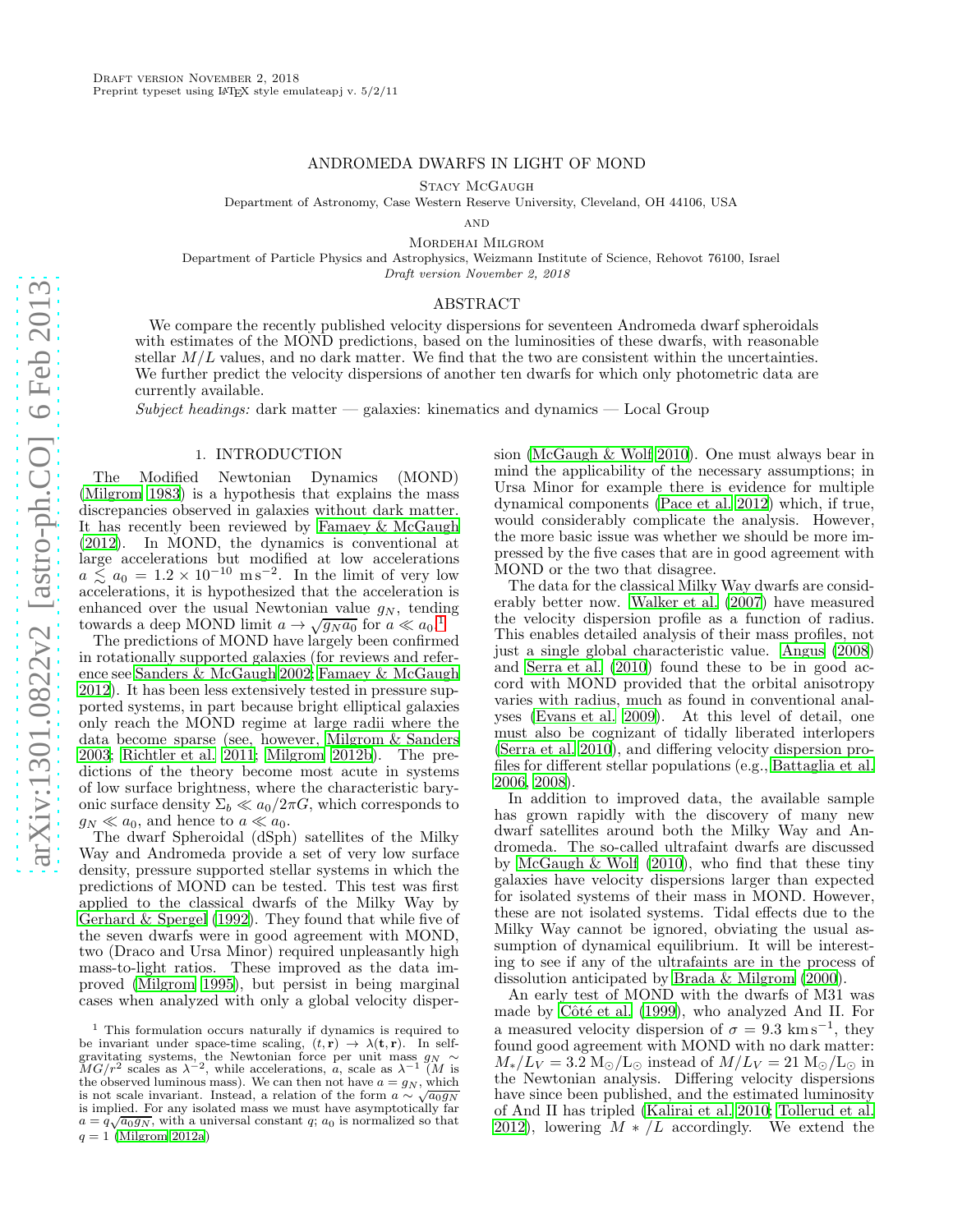MOND analysis to the many more recently measured dwarfs (and updated data for And II).

There are at present seventeen Andromeda dwarfs with published velocity dispersion measurements that can be employed for this test. There are a further ten that do not yet have published velocity dispersions but for which there exists sufficient photometric information that a prediction can be made.

These dwarfs all exhibit large mass discrepancies, requiring most of their mass to be dark in Newtonian dynamics. On the other hand, the recent realization [\(Ibata et al. 2013](#page-7-14); [Conn et al. 2013\)](#page-6-7) that many (15) dwarfs (including twelve that we analyze here) are part of a large, kinematically coherent disc of satellites, is at odds with the notion that they are the primordial occupants of the sub-halos found in ΛCDM simulations: their phase space distribution is quite different. Subhalos comprise a dynamically hot, quasi-spheircal population rather than a thin, rotating disk. Arguments to the same effect have been made in connection with a similar disk of satellites around the Milky Way [\(Kroupa](#page-7-15) [2012;](#page-7-15) [Pawlowski et al. 2012\)](#page-7-16). [Dabringhausen & Kroupa](#page-6-8) [\(2013\)](#page-6-8) suggest that these orbital properties are the result of formation as tidal dwarfs. Tidal dwarfs should not exhibit the observed mass discrepancies in ΛCDM because of the difference in phase space between dark matter and baryonic tidal debris [\(Bournaud et al. 2007\)](#page-6-9), but this situation can arise naturally in MOND [\(Milgrom](#page-7-17) [2007;](#page-7-17) [Gentile et al. 2007;](#page-6-10) [Tiret & Combes 2008](#page-7-18)).

In MOND we predict at the outset that these dwarfs should show large mass discrepancies, as observed. This is based on the strong correlation between low acceleration and high mass discrepancy predicted by MOND [\(Milgrom 1983\)](#page-7-0). These low surface brightness systems all have very low internal accelerations. The acceleration at the half mass radius is estimated to be between  $0.01a_0$  and  $0.15a_0$  for all dwarfs considered here, with only three exceeding  $0.1a_0$ .

In §[2,](#page-1-0) we describe the MOND estimators we use for the bulk velocity dispersions. In §[3](#page-2-0) we discuss the various data we use. In §[4,](#page-3-0) we describe our results. These include a comparison of the observed velocity dispersions with those predicted by MOND for seventeen dwarfs (§[4.1\)](#page-5-0). For another ten dwarfs, we predict the velocity dispersion in advance of measurement  $(\S4.2)$  $(\S4.2)$ . We conclude in  $\S5$ .

# <span id="page-1-0"></span>2. MOND ESTIMATES OF THE VELOCITY DISPERSION

Our basic estimate of the predicted MOND line-ofsight velocity dispersion is based on the deep-MOND virial relation

<span id="page-1-2"></span>
$$
MGa_0 = \frac{9}{4} \langle v^2 \rangle^2. \tag{1}
$$

Here,  $\langle v^2 \rangle$  is the 3-D mass weighted mean-square velocity, and M is the total mass of the system. This relation holds exactly in the deep-MOND limit of the modified Poisson equation of [Bekenstein & Milgrom \(1984\)](#page-6-13) for isolated, self-gravitating, steady-state (virialized) systems made of test particles<sup>[2](#page-1-1)</sup> (see [Milgrom 1994,](#page-7-19) [1997\)](#page-7-20). It is

also exact in the QUMOND formulation of MOND, under the same conditions [\(Milgrom 2010](#page-7-21)). More generally, for any isolated, deep-MOND, self-gravitating system, a relation of the form  $Q^2 M G a_0 = V^4$  should hold for any MOND theory (as it follows from the basic assumptions of MOND: [Milgrom 2012a\)](#page-7-7), where  $V$  is some measure of the mean 3-D velocity, and  $Q \sim 1$  may depend on the exact theory, and on details of the system.

The available data on the M31 dwarfs give only some measure the line-of-sight velocity dispersion,  $\sigma$ , which we want to compare with  $\langle v^2 \rangle^{1/2}$  deduced using eq. [\(1\)](#page-1-2). For the comparison to be meaningful we have to assume, in default of better knowledge, that the M31 dwarfs are globally isotropic, namely that  $\sigma$  would be independent of the line of sight. This would not be quite correct if rotation is present, or if the system is otherwise globally anisotropic. Furthermore, we assume that the quoted  $\sigma$  represents the mass-weighted dispersion over the whole system, which may not be quite correct in general. Specifically, in the case of the M31 dwarfs  $\sigma$  is based only on measured velocities of red giants, and the spatial coverage of each system is not always complete. It is not clear to what extent the necessary assumption that the observed velocity dispersion of a particular stellar population along our line of sight is a valid approximation of the desired 3D mass weighted velocity dispersion.

Making all those assumptions permits us to represent  $\langle v^2 \rangle$  by  $3\sigma^2$ , and thus to write the line-of-sight dispersion predicted by MOND as

<span id="page-1-4"></span>
$$
\sigma_{iso} \approx \left(\frac{4}{81} MGa_0\right)^{1/4}.\tag{2}
$$

We use the subscript iso to specify the case of an isolated object not influenced by external fields.

The assumption of isolation is clearly violated for some of the M31 dwarfs. Isolation here means that the system is not subject to an appreciable external-field effect (EFE) [\(Milgrom 1983](#page-7-0)). Let  $g_{in}$  represent accelerations within the system (here, the dwarf) with respect to its center of mass, and  $g_{ex}$  the acceleration<sup>[3](#page-1-3)</sup> with which the system falls as a whole — here the acceleration produced by M31 at the position of the dwarf. Then, relation [\(2\)](#page-1-4) applies only if  $g_{in} \gg g_{ex}$ . Some of the M31 dwarfs satisfy this condition to a reasonable approximation. In the opposite case,  $g_{in} \ll g_{ex}$ , the EFE is dominant. In such cases, the above mentioned MOND theories predict that the internal dynamics of the system is quasi-Newtonian: the Newtonian virial relation is satisfied with two corrections: i) instead of Newton's constant G one has to use a larger effective value  $G_{eff} = G/\mu(g_{ex}/a_0)$ , where  $\mu$ is the MOND interpolating function, and ii) the dynamics is not rotationally invariant, since the external field introduces a preferred direction. We thus expect some induced anisotropy. In the case of EFE dominance, our estimator becomes

<span id="page-1-5"></span>
$$
\sigma_{efe} \approx \left(\frac{MG_{eff}}{3r_{1/2}}\right)^{1/2},\tag{3}
$$

<span id="page-1-1"></span><sup>2</sup> Namely, constituents whose masses are all much smaller than the total mass of the system. There is a simple generalization of this relation to systems made of arbitrary masses [\(Milgrom 1997,](#page-7-20) [2010\)](#page-7-21).

<span id="page-1-3"></span> $3$  Here  $g_{in}$  is taken as the acceleration on a star at the halfmass radius due to the mass of the dwarf itself, while  $g_{ex}$  is the acceleration on the center-of-mass of the dwarf due to M31. These are the actual accelerations, not just the Newtonian expectation  $g_N$  for the baryons alone.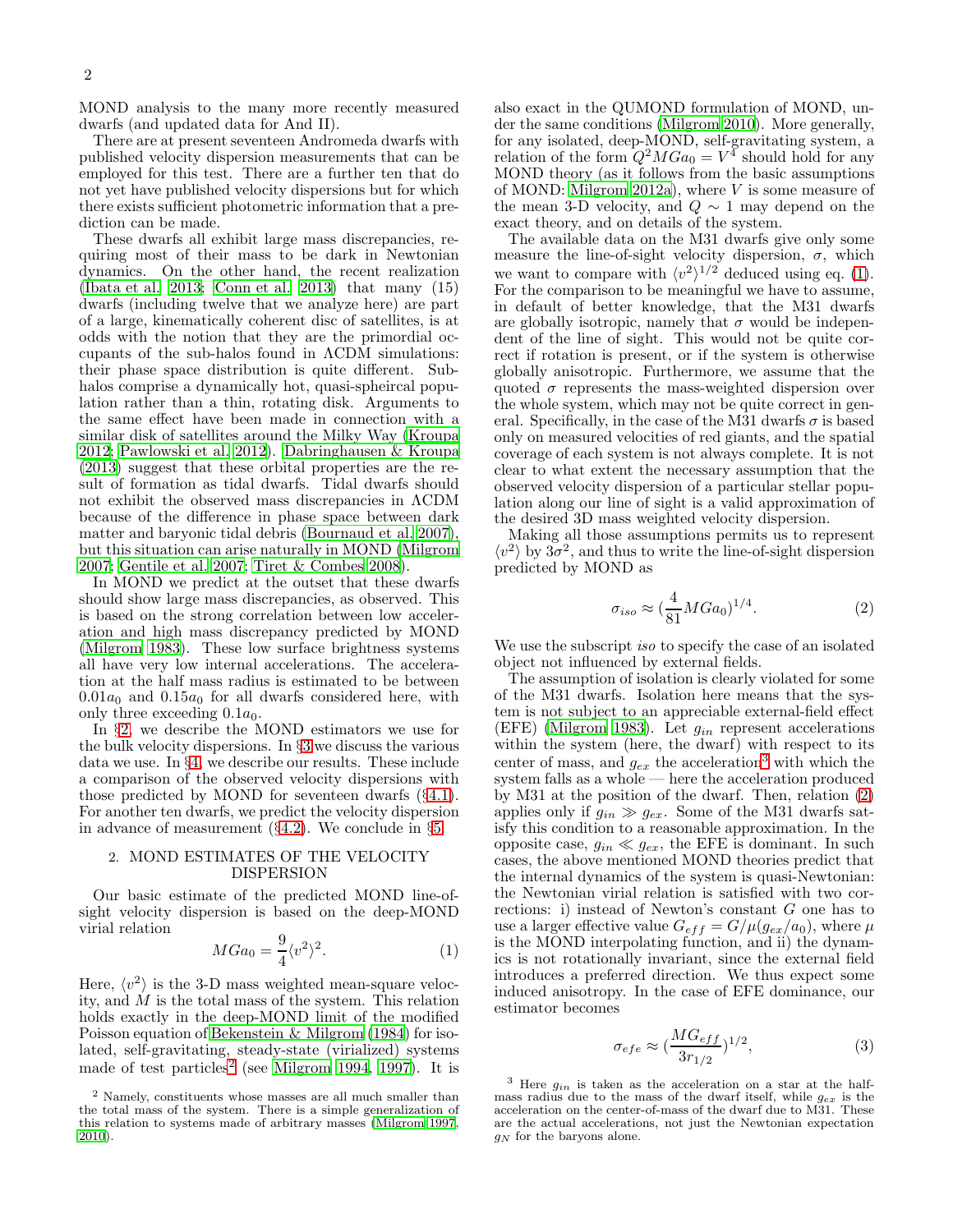where  $r_{1/2}$  is the 3D half light radius of the dwarf.

It so happens, however, that the M31 dwarfs that are not relatively free of the EFE, are also not of the other extreme type: they have  $g_{in} \approx g_{ex}$ . It is then rather difficult to make an estimate of the MOND prediction for  $\sigma$ . For these cases we simply give the predictions MOND would make for  $\sigma$ , for both the isolated case according to eq. [\(2\)](#page-1-4), and the EFE dominance case of eq. [\(3\)](#page-1-5). The predicted value of  $\sigma$  for a given mass should always be smaller when the EFE is important, provided the system remains in dynamical equilibrium. Systems subject to very strong external fields may suffer tidal stirring and disruption.

For each dwarf we estimate  $g_{ex} = V_{M31}^2/D_{M31}$ , where  $V_{M31} \approx 230 \text{ km s}^{-1}$  [\(Chemin et al. 2009\)](#page-6-14) is an estimate of the asymptotic rotational speed of  $M31<sup>4</sup>$  $M31<sup>4</sup>$  $M31<sup>4</sup>$ , and  $D_{M31}$ is the distance from the dwarf to the center of M31. We estimate  $g_{in} = 3\sigma^2/r_{1/2}$ , where  $\sigma$  is calculated from eq. [\(2\)](#page-1-4). These are used to determine the importance of the EFE, and  $g_{ex}$  is also used in calculating  $G_{eff}$ . In the limit of very small accelerations that is satisfied here,  $G_{eff} \approx Ga_0/g_{ex}.$ 

## 3. THE DATA

<span id="page-2-0"></span>Spectra of individual stars in dwarf spheroidal galaxies are used to construct the velocity dispersions of their stellar population. At the distance of M31 ( $\sim$  780 kpc), only red giants are amenable to observation. It is possible for different stellar populations to have different velocity dispersions; this situation is observed in Fornax [\(Battaglia et al. 2006\)](#page-6-3) and Sculptor [\(Battaglia et al.](#page-6-4) [2008\)](#page-6-4). In order to perform the analysis here, we make the usual assumptions that the observed, line-of-sight velocity dispersion of the red giants is representative of the full mass-weighted 3D velocity dispersion and that the system is in dynamical equilibrium.

The assumption of dynamical equilibrium is not as safe in MOND as it is in the context of dark matter. In the latter case, the stellar extent of dwarf spheroidals is usually well within their inferred tidal radii: the stars are safely ensconced within their dark-matter halos. Tidal effects are relatively stronger in MOND<sup>[5](#page-2-2)</sup>, and there is no protective cocoon of dark matter. To complicate matters, a dwarf with an eccentric orbit that brings it close to its host may suffer non-adiabatic perturbations at pericenter [\(Brada & Milgrom 2000](#page-6-5)) that may persist even as it spends most of its time near apocenter<sup>[6](#page-2-3)</sup>. We do not know the orbits of the dwarfs of Andromeda, only their present distances from M31. At their present locations, only And IX appears to be in imminent danger from tides as it has  $M/r_{1/2}^3 < M_{M31}/D_{M31}^3$  (where  $\tilde{M}$  is the stellar mass of the dwarf and  $M_{M31}$  the baryonic mass of the host). The

cel one another and reduce the EFE). <sup>5</sup> Ursa Minor, Draco, and nearly all of the ultrafaint dwarfs have photometric tidal radii comparable to their MOND tidal radii

<span id="page-2-3"></span><span id="page-2-2"></span>[\(McGaugh & Wolf 2010](#page-7-8)). <sup>6</sup> Perhaps the tidal debris recently observed around Carina by [Battaglia et al. \(2012](#page-6-15)) is an example of this effect.

rest of the dwarfs of M31 are sufficiently far from their host that they should not suffer tidal disruption unless they are on rather eccentric orbits.

The luminosities, half light radii, velocity dispersions, and M31-centric distances employed here come from a variety of sources. The most extensive kinematic survey to date is the SPLASH survey [\(Kalirai et al. 2010](#page-7-12); [Tollerud et al. 2012\)](#page-7-13). In addition to providing a large and fairly homogeneous set of data, dwarfs for which there are multiple analyses illustrate how the deduced velocity dispersion can change with further observation or simply different analysis. Usually the results are consistent, but in some cases the velocity dispersion changes by more than the formal uncertainties would predict (compare, for example, published estimates of the velocity dispersions of And II, And III, and And VII).

Further data are provided by [Collins et al. \(2010](#page-6-16), [2011](#page-6-17)) and [Chapman et al. \(2012](#page-6-18)). In addition to providing measurements of dwarfs not yet covered by SPLASH, these authors also provide completely independent measurements of some of the same dwarfs, providing another consistency check. There are at present four cases of dwarfs with overlapping, independent data. In the case of And V, the measured velocity dispersions are consistent. In And IX, the velocity dispersions differ substantially:  $\sigma = 10.9$  km s<sup>-1</sup> vs. 4.5 km s<sup>-1</sup>. In the case of And XIII there is also a difference in the measured value, but the formal significance of this difference is less. [Chapman et al. \(2012\)](#page-6-18) estimate an upper limit for the velocity dispersion of And XXII that is consistent with the value measured by [Tollerud et al. \(2012](#page-7-13)). Differences between independent studies, when present, may be attributable to different observational techniques (e.g., fibers vs. slits), but do not strike us as beyond the realm of happenstance given our experience with the dwarf satellites of the Milky Way.

Table [1](#page-3-1) compiles the relevant observational data. Column 1 gives the name of the dwarf. There are gaps in the numerical sequence when data do not exist or the relevant object turns out to be a background galaxy rather than a satellite of M31 (e.g., And IV: [Ferguson et al.](#page-6-19) [2000\)](#page-6-19). The second column is the luminosity of each dwarf and the third its 3D half light radius.<sup>[7](#page-2-4)</sup> The fourth and fifth columns give different measurements of the observed velocity dispersion. Examination of these two columns permit one to judge the consistency of repeat measurements. The last column gives the references from which these data were taken. The remaining columns present the predictions of MOND as discussed in the next sec-

<span id="page-2-4"></span><sup>7</sup> The 3D half light radius has typically been deprojected from the observed half light radius  $(r_{1/2} = 4R_e/3)$  assuming spherical systems with velocity dispersions independent of radius [\(Wolf et al.](#page-7-22) [2010](#page-7-22)). The latter assumption seems reasonable given the example of the classical dwarfs [\(Walker et al. 2007\)](#page-7-10), but is not guaranteed to hold. The assumption of sphericity is a more subtle issue. The quoted half light radii are typically major axis values, appropriate for oblate systems. For prolate or triaxial system, the geometric mean of the axis ratios might be a better proxy for  $r_{1/2}$ . Since the half-mass radius only enters the MOND calculation for the EFE case, and then only as the square root, we simply adopt the published major axis values for consistency with previous work. In the most flattened case (And XXII with  $\epsilon = 0.56$ ), adopting the smaller geometric mean for the radius would result in a  $\sim$ 7% increase in  $\sigma_{efe}.$  At this level, anisotropy is also likely to be important, and cause the observed line-of-sight velocity dispersion to deviate from the predicted mass-weighted 3D velocity dispersion.

<span id="page-2-1"></span><sup>&</sup>lt;sup>4</sup> The predicted EFE velocity dispersion  $\sigma_{efe}$  depends inversely on  $V_{M31}$ , so would be 10% lower if  $V_{M31}$  were 10% high (253 km s<sup>-1</sup>). The approximation is necessarily crude, as for some of the more distant dwarfs, the acceleration due to other objects may begin to play a role (e.g., the effect of M33 upon And XXII, where the opposing vectors of the larger galaxies may tend to can-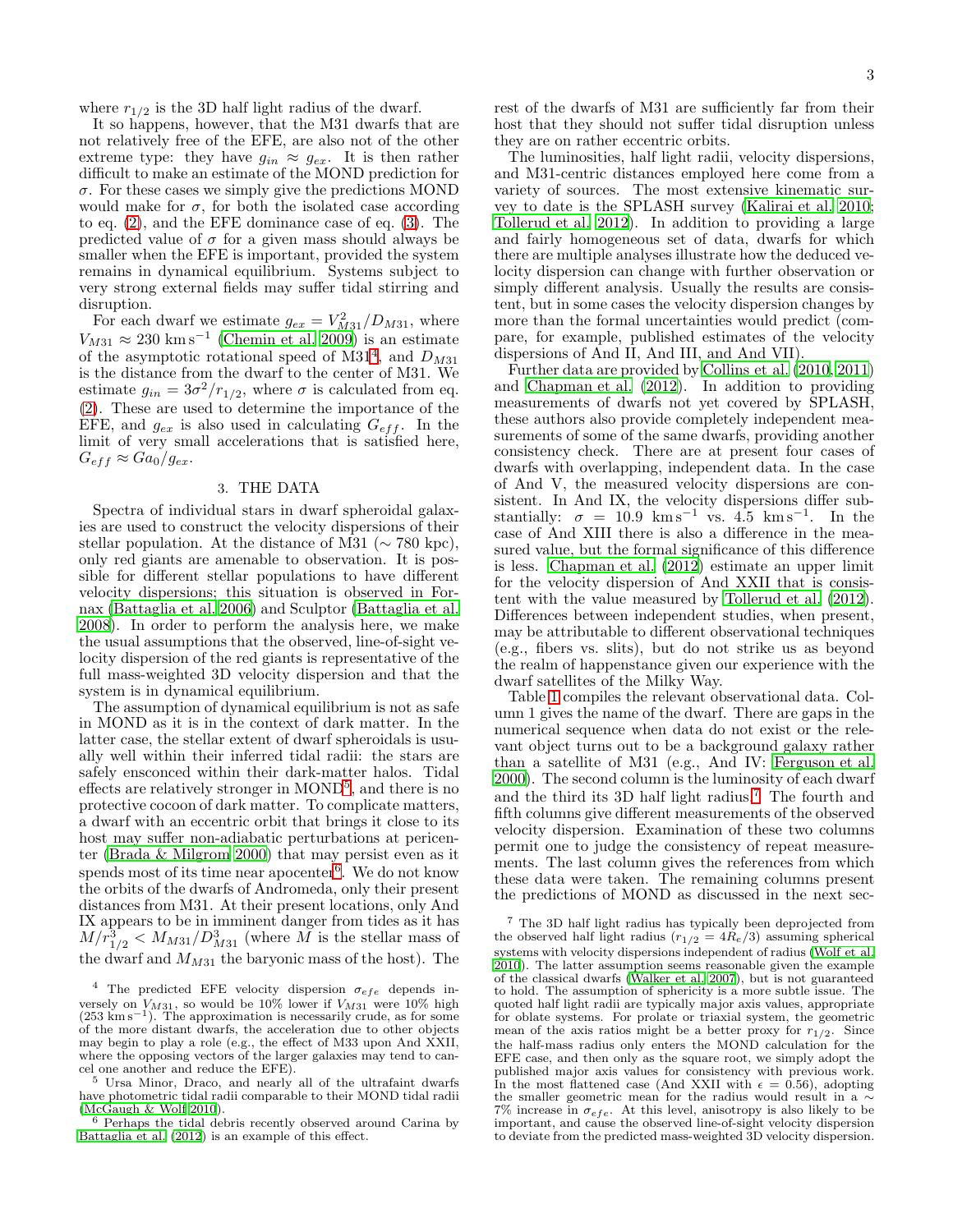<span id="page-3-1"></span>

| Dwarf                 | $L_V$<br>$10^5~L_{\odot}$ | $r_{1/2}$<br>pc | $\sigma_{obs,1}$    | $\sigma_{obs,2}$<br>$km s^{-1}$ | $\sigma_{iso}$                         | $\sigma_{efe}$                                       | $g_{in}$<br>a <sub>0</sub> | Ref.         |
|-----------------------|---------------------------|-----------------|---------------------|---------------------------------|----------------------------------------|------------------------------------------------------|----------------------------|--------------|
| And I                 | 45.                       | 832             | $10.2 \pm 1.9$      | $10.6 \pm 1.1$                  | $9.2^{+1.7}_{-1.5}$                    | $8.0^{+3.3}_{-2.3}$                                  | 0.082                      | 1,2          |
| And $IIa$             | 93.                       | 1660            | $7.3 \pm 0.8$       | $10.0 \pm 1.7$                  | $11.0^{+2.1}_{-1}$<br>$-1.8$           |                                                      | 0.059                      | 2,3          |
| And III               | 10.                       | 525             | $9.3 \pm 1.4$       | $4.7 \pm 1.8$                   | $6.3^{+1.2}_{-1.0}$                    | $\rm {5.4^{+2.3}_{-1.6}}$                            | 0.062                      | 1,2          |
| And V                 | 5.9                       | 292             | $10.5 \pm 1.1$      | $11.5^{+5.3}_{-4.4}$            | $5.5^{+1.0}_{-0.9}$                    | $7.0^{+2.9}_{-2.0}$                                  | 0.085                      | 1,4          |
| And VI                | 34.                       | 440             | $9.4^{+3.2}_{-2.4}$ |                                 | $8.6^{+1.6}_{-1.4}$                    | .                                                    | 0.14                       | 4            |
| And VII               | 178.                      | 977             | $13.0 \pm 1.0$      | $9.7 \pm 1.6$                   | $13.0^{+2.5}_{-2.1}$                   | $\cdots$                                             | 0.14                       | 1,2          |
| And IX <sup>b</sup>   | $1.5\,$                   | 552             | $10.9 \pm 2.0$      | $4.5^{+3.6}_{-3.4}$             | $3.9^{+0.7}_{-0.7}$<br>-0.6            | $1.5^{+0.6}_{-0.4}$                                  | 0.023                      | 1,5          |
| And X                 | 0.76                      | 309             | $6.4 \pm 1.4$       | $3.9 \pm 1.2$                   | $3.3^{+0.6}_{-0.5}$                    | $2.3^{+1.0}_{-0.7}$                                  | 0.029                      | 1,2          |
| And XI                | 0.49                      | 145             | $\leq 4.6$          | .                               | $3.0^{+0.6}_{-0.5}$                    | $3.2^{+\overset{5}{1}\cdot\overset{4}{2}}$<br>$-0.9$ | 0.049                      | 5            |
| And XII               | 0.31                      | 289             | $2.6^{+5.1}_{-2.6}$ |                                 | $2.6^{+0.8}_{-0.5}$<br>$^{ - 0.4}$     | $1.7^{+\overset{0}{0}.\overset{5}{7}}$<br>$-0.5$     | 0.020                      | 5            |
| And XIII              | 0.41                      | 203             | $5.8 \pm 2.0$       | $9.7^{+8.9}_{-4.5}$             | $2.8^{+0.5}_{-0.5}$<br>$-0.4$          | $2.5^{+1.0}_{-0.7}$                                  | 0.032                      | 1,5          |
| And XIV               | 2.1                       | 537             | $5.3 \pm 1.0$       | $5.4 \pm 1.3$                   | $4.3^{+0.8}_{-0.8}$<br>$-0.7$          | $3.6 + 1.5$                                          | 0.027                      | 1,2          |
| And XV                | 7.1                       | 355             | $4.0 \pm 1.4$       | $\cdots$                        | $5.8^{+1.1}_{-0.9}$                    | $^{3.0}_{6.1_{-1.8}^{+1.0}_{-1.8}}$                  | 0.076                      | 1.           |
| And XVI               | 4.1                       | 178             | $3.8 \pm 2.9$       | .                               | $5.0^{+1.0}_{-0.8}$                    | $\cdots$                                             | 0.12                       | 1            |
| And XVIII             | 6.3                       | 417             | $9.7 \pm 2.3$       | .                               | $5.6^{+1.1}_{-2.1}$<br>$-0.9$          | .                                                    | 0.061                      | $\mathbf{1}$ |
| And XXI               | 4.6                       | 1023            | $7.2 \pm 5.5$       | .                               | $5.2^{+\check{1},\check{0}}$<br>$-0.8$ | $3.7^{+1.5}_{-1.1}$                                  | 0.021                      | $\mathbf 1$  |
| And XXII <sup>c</sup> | 0.35                      | 340             | $3.5^{+4.2}_{-2.5}$ | < 6.0                           | $2.7^{+0.8}_{-0.5}$                    | $2.3^{+\overline{1}.\overline{0}}$                   | 0.018                      | 1,6          |

Table 1 Predicted and Measured Velocity Dispersions

References. — The luminosities, half light radii, and velocity dispersions are taken from 1. Tollerud et al. (2012), 2. Kalirai et al. (2010), 3. Ho et al. (2012), 4. Collins et al.  $(2011)$ , 5. Collins et al.  $(2010)$ , and 6. Chapman et al.  $(2012)$ .

Note. — The velocity dispersion predicted by MOND in the isolated and EFE limits is given for  $M_*/L = 2\frac{1}{-1}$   $M_{\odot}/L_{\odot}$ . The correct regime depends on  $M_*/L$ ; one should generally take the lower of the two predicted velocity dispersions, so there EFE column is omitted when it exceeds the isolated prediction for the range of considered mass-to-light ratios. The internal acceleration at the 3D half mass radius is estimated in units of  $a_0$ assuming the isolated case with  $M_*/L = 2 \text{ M}_\odot/\text{L}_\odot$ .

<sup>a</sup> And II is unusual for dSph galaxies in having measured rotation (Ho et al. 2012). This is not included in the older  $\sigma_{obs,1}$ , but is included in  $\sigma_{obs,2}$  through  $\sigma_{obs,2} = \sqrt{\sigma^2 + \frac{1}{3}v^2}$ . <sup>b</sup> The predictions for And IX are very uncertain as this dwarf is subject to a strong external field from M31. This makes the assumptions of isotropy and dynamical equilibrium suspect. <sup>c</sup> We consider only the EFE due to M31, where we use  $r_{1/2}$  from Chapman et al. (2012). The larger radius given by Tollerud et al. (2012) would give  $\sigma_{efe}$  smaller by a factor 0.8. Chapman et al. (2012) argue that And XXII might be a satellite of M33 rather than M31. The accelerations due to M31 and M33 acting on And XXII are quite uncertain, but appear to be approximately equal in magnitude yet opposite in direction. Vector cancelation of

these external fields might have the net effect of reducing the importance of the EFE.

<span id="page-3-0"></span>tion.

# 4. RESULTS

We use the formalism described in  $\S$  2 to calculate the predicted velocity dispersion for each of the dwarf spheroidals of M31, using the photometric data<sup>8</sup> in Table 1. The results are given in Table 1, and shown in Fig. 1, together with the different measured velocity dispersions. For isolated objects in the deep MOND regime, only the stellar mass is required. For objects where the external field dominates, the half-mass radius is also necessary, appearing as usual in the conventional virial theorem with only the effective value of G altered (§ 2).<br>We adopt the specific value<sup>9</sup>  $a_0 = 1.21 \times 10^{-10}$  ms<sup>-2</sup>

(Begeman et al. 1991) to perform this calculation so that  $(\sigma/\text{km s}^{-1}) = (M/1264 \text{ M}_{\odot})^{1/4}.$ 

The luminosity is typically more accurately measured than the velocity dispersion, so we use this to predict the velocity dispersion with MOND for a range of assumed mass-to-light ratios  $[M = (M_*/L)L]$ . We compute  $\sigma$  for  $M_*/L_V = 1$ , 2, and 4  $M_{\odot}/L_{\odot}$  to show the sensitivity of the result to the assumed mass-to-light ratio. There is no guarantee that the stellar population of any given dwarf is within these limits, but it does span a plausible range. It also gives an impression of the range in the prediction and its dependence on the stellar mass-to-light ratio.

The first calculation assumes that each dwarf is isolated. The isolated MOND prediction  $\sigma_{iso}$  is tabulated in column 6 of Table 1 where it can be compared directly to the observations. The uncertainty in the prediction only represents the above range of mass-to-light ratios. It does not represent the uncertainty in any observed quantity nor does it include any of the potential systematics discussed above. Here the luminosity is the only observational input, for which the uncertainty should be

<span id="page-3-2"></span><sup>&</sup>lt;sup>8</sup> Where published photometric data differ, we adopt the non-SPLASH values as a hedge against the systematic uncertainties that might afflict any one sample. Affected objects are And V, IX, XIII, and XXII. The differences are minor for all but And XXII, where  $r_{1/2}$  differs by a factor of  $\sim 2$  and the luminosity differs by

<span id="page-3-3"></span> $\sim$  50%.<br><sup>9</sup> The value of  $a_0$  obtained by Begeman et al. (1991) remains consistent with more recent estimates (McGaugh 2011).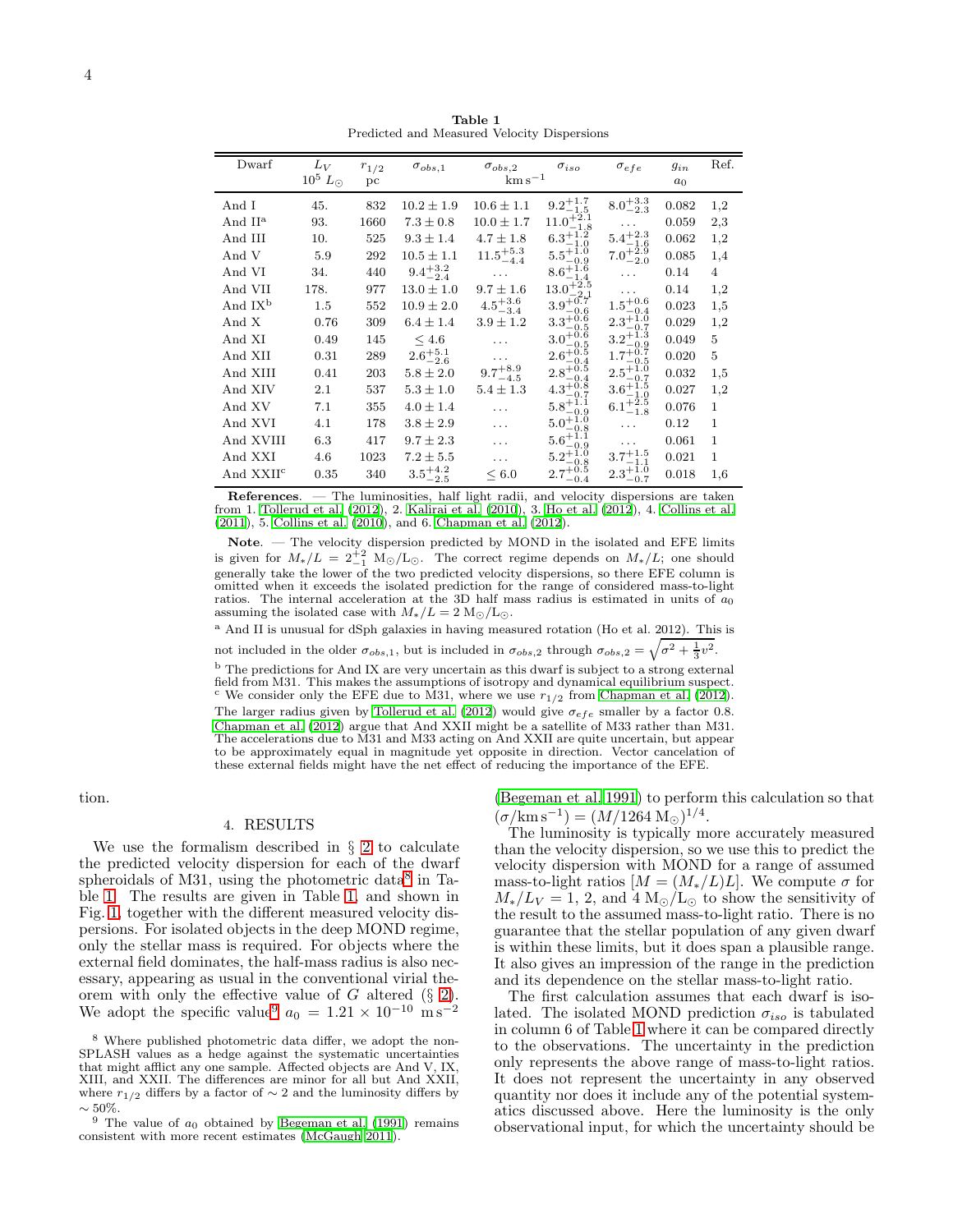

<span id="page-4-0"></span>Figure 1. The predicted and observed velocity dispersions of the dSph satellites of M31. Each bin along the x-axis represents the corresponding dwarf: And I is 1, And II is 2, and so on. Round symbols are the predictions of MOND. Large symbols assume  $M_*/L_V =$  $2 M_{\odot}/L_{\odot}$ . Small symbols represent  $M_*/L_V = 1 M_{\odot}/L_{\odot}$  at the lower end of the predicted range and  $M_*/L_V = 4 M_{\odot}/L_{\odot}$  at the upper<br>end. The calculation in the isolated case is shown as a filled green circle; appropriate case is shown for each mass-to-light ratio based on which predicts the lower velocity dispersion, as discussed in the text. Data from the SPLASH survey are shown as squares: open squares are from [Kalirai et al. \(2010\)](#page-7-12); filled squares are from [Tollerud et al. \(2012](#page-7-13)). Triangles represent the data of [Collins et al. \(2010](#page-6-16), [2011](#page-6-17)). In the case of And II, the early measurement of Côté et al. (1999) is shown as an  $\times$ , while the recent detection of rotation in this case is included in the measurement of [Ho et al. \(2012,](#page-7-23) star). The recent upper limit in the case of And XXII [\(Chapman et al. 2012\)](#page-6-18) is shown as the downward pointing triangle.

less than that in  $M_*/L$ . We simply tabulate  $\sigma_{iso}$  for  $M_*/L_V = 2 \text{ M}_\odot$ /L<sub>☉</sub> and give the range for  $M_*/L_V = 1$ to  $4 M_{\odot}/L_{\odot}$  as the uncertainty.

We confirm that the dwarfs are indeed in the MOND regime by estimating the internal acceleration at the half light radius, again assuming  $M_*/L_V = 2 \text{ M}_\odot/L_\odot$ . This is given in column 8 of Table [1](#page-3-1) in units of  $a_0$ . All of the dwarfs considered here have  $g_{in} < 0.15a_0$ , and often considerably less, as expected for systems of low sur-face brightness<sup>[10](#page-4-1)</sup>. This places them deep in the MOND regime where the details of the interpolation function are irrelevant.

While all dwarfs are in the deep MOND limit, it is less obvious that they qualify as isolated systems. We check whether the assumption of isolation holds by estimating the external acceleration  $g_{ex}$  upon the dwarf due to M31, and comparing that to the internal acceleration  $g_{in}$ . As is the case for the satellites of the Milky Way,  $g_{ex}$  is often comparable to  $g_{in}$ . In many cases, the two are the same within the errors.

We therefore also report the velocity dispersion for the EFE dominated case in column 7 of Table [1.](#page-3-1) In most cases, the values for  $M_*/L_V = 2 \text{ M}_\odot/\text{L}_\odot$  are not much different than in the isolated case. In the deep-MOND limit the ratio of the dispersions calculated for the two cases is  $\sigma_{efe}/\sigma_{iso} = \sqrt{g_{in}/g_{ex}}$ . Consequently, the case that reports the lower velocity dispersion is always the formally correct one. We therefore report  $\sigma_{efe}$  in Table [1](#page-3-1) only if it is predicted to be less than that in the isolated case for at least one choice of mass-to-light ratio. The range in predicted velocity dispersion spanned by the same range of  $1 \leq M_*/L_V \leq 4$  is larger than in the isolated MOND case, owing to the Newtonian  $\sigma \propto M^{1/2}$ 

<span id="page-4-1"></span><sup>10</sup> The connection between surface density and acceleration is axiomatic in MOND [\(Milgrom 1983\)](#page-7-0). Whether it holds in ΛCDM depends on the specifics of galaxy formation theory.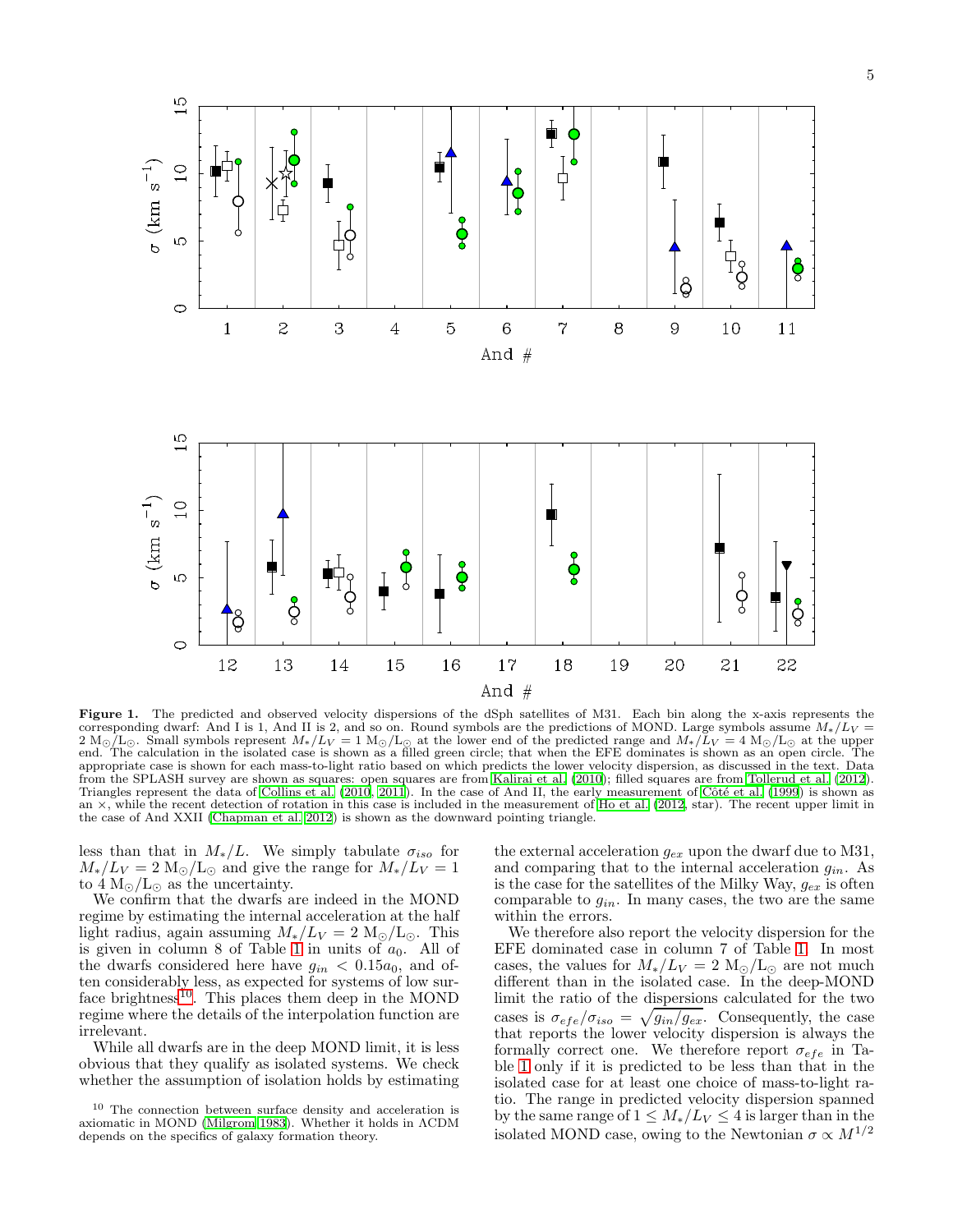scaling<sup>[11](#page-5-1)</sup> rather than the MOND  $\sigma \propto M^{1/4}$  scaling. Here too we have not included the uncertainties due to dis-tance and luminosity uncertainties.<sup>[12](#page-5-2)</sup>

Any one dwarf may transition from the isolated to EFE regime for different choices of mass-to-light ratio. This is denoted in Fig. [1](#page-4-0) by marking each point as a filled or open symbol for isolated or EFE cases, respectively. One should bear in mind that the assumption of isotropy is immediately suspect in cases dominated by the EFE, which can induce anisotropy. The EFE predictions are thus not as robust as those for isolated dwarfs, and we tabulate for reference  $\sigma_{iso}$  in all cases, even when a dwarf appears to be entirely in the EFE regime.

### 4.1. Individual Cases

<span id="page-5-0"></span>Our predictions are most secure for isolated dwarfs. Based on the calculation described above, dwarfs that appear to be isolated for all choices of mass-to-light ratio are And II, And VI, And VII, And XVI, and And XVIII. And V is also likely to be in this category, though for  $M_*/L_V = 1$  M<sub>☉</sub>/L<sub>☉</sub> it becomes marginally EFE dominated if we adopt the photometric data of [Tollerud et al.](#page-7-13) [\(2012\)](#page-7-13) rather than those of [Collins et al. \(2011\)](#page-6-17). Dwarfs that appear to be dominated by the EFE for all choices of mass-to-light ratio are And IX, And X, And XII, And XIV, and And XXI. The others span both regimes. This designation only reflects the assumed variation in  $M_*/L_V$ ; in many cases the observed internal acceleration  $3\sigma_{obs}^2/r_{1/2}$  is difficult to distinguish from the estimated external acceleration  $V_{M31}^2/D_{M31}$  given the observational uncertainties.

And V is the worst case among the present data. It has a predicted velocity dispersion of  $\sigma_{iso} = 5.5 \text{ km s}^{-1}$ for  $M_*/L_V = 2 \text{ M}_{\odot}/\text{L}_{\odot}$  compared to  $10.5 \pm 1.1$  from Tollerud et al.  $(2012)$  and  $11.5^{+5.3}_{-4.4}$  from [Collins et al.](#page-6-17) [\(2011\)](#page-6-17). In terms of mass-to-light ratios, the observed velocity dispersions imply  $M_*\check/L_V \approx 10 \;{\rm M}_{\odot}/{\rm L}_{\odot}$ , implausibly high for a stellar population. The important question, however, is how significant the difference is. The stated uncertainty of [Tollerud et al. \(2012](#page-7-13)) is considerably smaller than that of [Collins et al. \(2011\)](#page-6-17). The velocity dispersion we compute for  $M_*/L_V = 2 \text{ M}_\odot/L_\odot$ is  $4.5\sigma$  smaller than the measurement of [Tollerud et al.](#page-7-13) [\(2012\)](#page-7-13) but only 1.4 $\sigma$  smaller than the measurement of [Collins et al. \(2011](#page-6-17)). Given the nature of the observational data, and the way in which the velocity dispersion can change from observation to observation, it is unclear how much weight to place on the stated uncertainties.

The predicted velocity dispersion is too low in both And XIII and And XVIII, though here the significance is less ( $\langle 2\sigma \rangle$ . In the case of And XIII, there are two independent observations, both higher than predicted albeit by a modest amount ( $\sim 1.6\sigma$ ). There is only one observed value of the velocity dispersion in And XVIII at present, so there is no independent indicator of the accuracy of the uncertainty. Taken at face value, the predicted velocity dispersion is  $1.8\sigma$  too low for  $M_*/L_V = 2 \text{ M}_\odot/L_\odot$ . These do not seem like particularly worrisome discrepancies given the nature of the data and the necessary assumptions in the prediction.

And IX is an interesting case. The predicted dispersion is low but consistent with the measurement of [Collins et al. \(2010\)](#page-6-16). It is substantially lower than that of Tollerud et al.  $(2012)$ . The data differ, so the interpretation depends on which measurement happens to come closer to reality. However, there is a further complication in the case of And IX. Of all the dwarfs discussed here, this object is most clearly subject to strong tides from  $M31$  based on the criteria<sup>[13](#page-5-3)</sup> discussed by [Brada & Milgrom \(2000\)](#page-6-5). This can result in the induced anisotropy mentioned in § [2.](#page-1-0) Depending on its orbit, And IX may also be subject to tidal disruption and dissolution along the lines inferred for the ultrafaint dwarfs of the Milky Way [\(McGaugh & Wolf 2010\)](#page-7-8). Consequently, the assumptions that underpin our analysis may be violated, making our prediction for And IX the least secure of all the Andromeda dwarfs.

Another interesting case is And II. Côté et al. (1999) made an early velocity dispersion measurement of  $9.3^{+2.7}_{-2.6}$  km s<sup>-1</sup> that is in good agreement with the MOND prediction. This appeared to change with the observations of [Kalirai et al. \(2010\)](#page-7-12), who found a lower velocity dispersion with a much smaller uncertainty:  $7.3 \pm 0.8$  km s<sup>-1</sup>. The MOND prediction for  $M_*/L_V =$  $2 M_{\odot}/L_{\odot}$  is  $4.6\sigma$  higher than this subsequently measured value. However, [Kalirai et al. \(2010\)](#page-7-12) were only able to measure one side of the dwarf, leaving open the possibility that the difference in spatial coverage was the cause of the apparent difference in measured velocity dispersions. Very recently, [Ho et al. \(2012\)](#page-7-23) have reported substantial rotation in And II, with  $v = 10.9 \pm 2.4$  km s<sup>-1</sup> in addition to a dispersion of  $\sigma = 7.8 \pm 1.1$  km s<sup>-1</sup>. This makes And II unique among dwarf spheroidals in having substantial rotational as well as pressure support. We incorporate both rotation and dispersion through  $\sigma = \sqrt{\sigma_{los}^2 + \beta v^2}$ with  $\beta = 1/3$  since ordered rotation enters the 3D rms velocity of eq. [1](#page-1-2) in quadrature. This prescription is not exact, as the plane of maximum rotation is unknown, and the maximum rotation speed is not the mass weighted mean. These two effects tend to counteract one another, so this is probably the best available estimator [\(Wolf et al. 2010\)](#page-7-22). Certainly it is an improvement on estimates made in ignorance of rotation. Taking rotation into account, the data are in good agreement with the prediction of MOND.

Indeed, the bulk of the sample is in good agreement

<span id="page-5-1"></span><sup>11</sup> As in the isolated case, the uncertainty only represents the range in plausible mass-to-light ratios and not any observational or systematic errors. There is more opportunity for the latter in the EFE dominated case since we now need to know the rotation curve of M31 to large distances and the M31-centric distance of

<span id="page-5-2"></span>each dwarf.<br><sup>12</sup> Uncertainties in the distance  $D$  from us to the dwarf are generally not so large, since the dwarfs are roughly at the distance of M31. Since D enters the predicted values of  $\sigma_{iso}$  in a square root, uncertainties in  $\sigma_{iso}$  due to those in D are expected to be small compared with those due to uncertainties in  $M/L$ . However, distance uncertainties are much more important for the predicted  $\sigma_{efe}$ . Distance still enters  $\sigma_{efe}$  in a square root [through  $(M/r_{1/2})^{1/2}$ , but, more importantly, errors in D can be greatly magnified as errors in there M31-centric distance  $D_{M31}$ . This enters  $\sigma_{efe}$  in a square root  $[\sigma_{efe}$  scales as  $(D_{M31}D)^{1/2}]$ , besides entering the isolation criterion itself. For some dwarfs these uncertainties are quite significant, e.g., for And IX.

<span id="page-5-3"></span><sup>13</sup> And IX is currently within the MOND-prescribed Roche limit of M31. How it responds to this strong external perturbation depends on its orbit: how close it comes to M31 and how long it spends so close.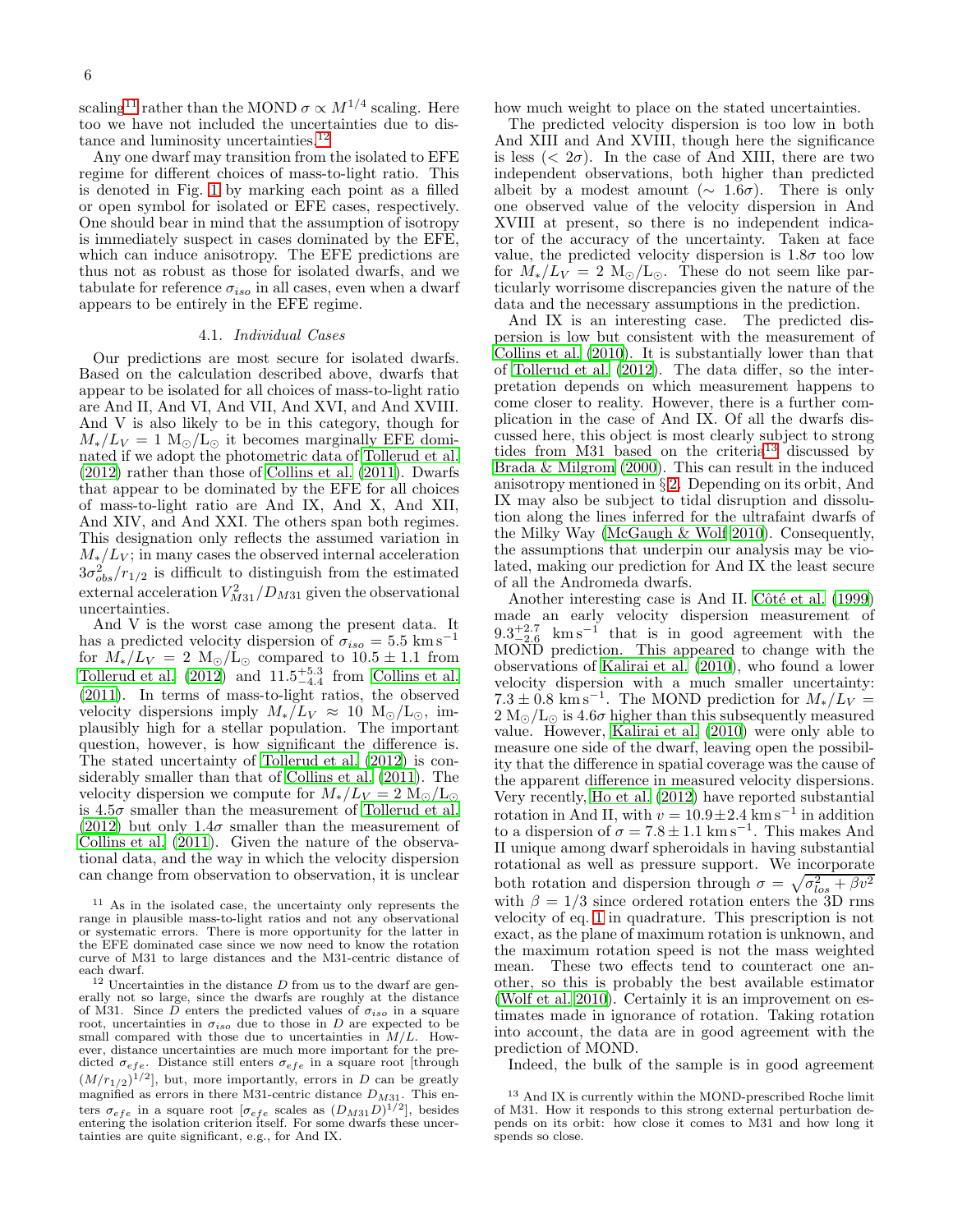Table 2 Predicted Velocity Dispersions

<span id="page-6-21"></span>

| Dwarf      | $L_V$<br>$10^5$<br>$L_{\odot}$ | $r_{1/2}$<br>pc | $\sigma_{iso}$       | $\sigma_{efe}$<br>$\mathrm{km}\,\mathrm{s}^{-1}$ | $g_{in}$<br>$a_0$ |
|------------|--------------------------------|-----------------|----------------------|--------------------------------------------------|-------------------|
|            |                                |                 |                      |                                                  |                   |
| And XVII   | 2.6                            | 381             | -0.7                 | $-0.7$                                           | 0.043             |
| And XIX    | 4.1                            | 2244            | 5.0<br>$-0.8$        | 0.8                                              | 0.009             |
| And XX     | 0.28                           | 165             | 2.                   |                                                  | 0.033             |
| And XXIII  | 10.                            | 1372            | 6.4                  |                                                  | 0.024             |
| And XXIV   | 0.94                           | 489             | $3.5^{+0.7}$<br>-0.6 |                                                  | 0.020             |
| And XXV    | 6.5                            | 945             | 5.7<br>0.9           |                                                  | 0.027             |
| And XXVI   | 0.59                           | 296             | 3.                   |                                                  | 0.027             |
| And XXVII  | 1.2                            | 579             | 3.                   | $-0.5$                                           | 0.020             |
| And XXVIII | 2.1                            | 284             |                      |                                                  | 0.053             |
| And XXIX   | 1.8                            | 481             |                      |                                                  | 0.028             |

- Dwarfs listed here currently lack published Note. kinematics. The velocity dispersion predicted by MOND is based on the photometric data in Table 3 of McConnachie (2012). We have taken the 3D  $r_{1/2}$  to be 4/3 of the 2D half light radius reported by McConnachie (2012) for consistency with Table 1. Columns are the same as in Table 1.

with MOND. The observed and predicted velocity dispersion coincide for And I, And II, And III, And VI, And VII, And X, And XI, And XII, And XIV, And XV, And XVI, And XXI, and And XXII. For the cases in the isolated, deep MOND limit where our prediction is most secure, agreement is frequently bang on: compare  $\sigma_{obs}$ with  $\sigma_{iso}$  for objects lacking  $\sigma_{efe}$  in Table 1. And XVIII is a bit off, albeit by  $\langle 2\sigma \rangle$  as discussed above. Only And V disagrees with MOND by as much as  $4\sigma$ , and only then for one of the two measurements for that object. The velocity dispersion reported for And II by Kalirai et al.  $(2010)$  appeared to be problematic, but the detection of some rotational support in this dwarf by Ho et al. (2012) brings it into agreement with the prediction of MOND.

## 4.2. Further Predictions

<span id="page-6-11"></span>McConnachie (2012) provides photometric information for ten dwarfs for which no velocity dispersion is currently available. We can use this information to predict their velocity dispersions. MOND predictions for And XVII, And XIX, And XX, And XXIII, And XXIV, And XXV, And XXVI, And XXVII, And XXVIII, and And XXIX are given in Table 2 for the range  $1 \leq M_*/L_V \leq$  $4 M_{\odot}/L_{\odot}$ .

These objects are deep in the MOND regime. Being quite faint, they are predicted to have low velocity dispersions:  $\sigma \lesssim 5 \text{km s}^{-1}$  for  $M_*/L_V = 2 \text{ M}_\odot/\text{L}_\odot$ . The  $\alpha$  priori predictions given in Table 2 can be tested as kinematic measurements become available.

#### 5. CONCLUSIONS

<span id="page-6-12"></span>MOND appears to be in good agreement with the observed velocity dispersions of the dwarf spheroidals of M31. Simply looking at Fig. 1, one might easily mistake the MOND predictions for a set of observational data.

There is no *a priori* guarantee that MOND will work in these systems. In the context of the dark matter paradigm, we might observe dwarfs that reside in the  $\sim$  30  $\text{km s}^{-1}$  sub-halos commonly seen in ACDM simulations (Boylan-Kolchin et al. 2011), or tidally formed dwarfs devoid of dark matter (Bournaud et al. 2007)

with equilibrium Newtonian velocity dispersions <  $2 \text{ km s}^{-1}$ . These are plausible scenarios with dark matter that would result in velocity dispersions that MOND could not explain.

Given the photometric data, the velocity dispersion follows in MOND. The value of  $a_0$  is fixed to that established long ago for much brighter rotating galaxies (Begeman et al. 1991). The only computational flexibility is in the stellar mass-to-light ratio, which is unavoidable in any theory. For a modest  $(\pm$  factor of two) range of  $M_{*}/L$  motivated by our expectations for stellar populations, the predictions of MOND are immediately in the right vicinity.

As the velocity dispersion data continue to improve, it may be possible to infer  $M_{*}/L$  for individual dwarfs. We can then ask whether the MONDinferred mass-to-light ratios correlate with indicators of population age observed in color-magnitude diagrams. This is already claimed to be the case in the dSph population of the Milky Way (Hernandez et al. 2010), and it has been known for some time that MOND mass-to-light ratios correlate with color in the expected sense in spiral galaxies (Sanders & Verheijen 1998; Sanders & McGaugh 2002; Famaey & McGaugh 2012)

The velocity dispersions given in Table 2 are genuine  $\alpha$ *priori* predictions subject to observational confirmation or refutation. Those listed in Table 1 are also genuine predictions in the weaker sense often used in the scientific literature. Though observed velocity dispersions are known for the seventeen dwarfs in Table 1, these do not inform the computation of the MOND velocity dispersions in any way. Everything follows from the application of the equations given in  $\S 2$  to the photometric data: the predicted velocity dispersion follows irrespective of the observed one.

We thank the referee for constructive comments and for suggesting the consideration of a narrower range of mass-to-light ratios.

#### **REFERENCES**

- 
- 
- <span id="page-6-1"></span>Angus, G. W. 2008, MNRAS, 387, 1481<br>Battaglia, G., Helmi, A., Tolstoy, E., Irwin, M., Hill, V., &<br>Jablonka, P. 2008, ApJ, 681, L13
- <span id="page-6-15"></span><span id="page-6-4"></span>Battaglia, G., Irwin, M., Tolstoy, E., de Boer, T., & Mateo, M.<br>2012, ApJ, 761, L31<br>Battaglia, G., et al. 2006, A&A, 459, 423<br>Begeman, K. G., Broeils, A. H., & Sanders, R. H. 1991, MNRAS,
- <span id="page-6-3"></span>
- <span id="page-6-20"></span>249.523
- <span id="page-6-13"></span>
- <span id="page-6-9"></span>
- Bekenstein, J., & Milgrom, M. 1984, ApJ, 286, 7<br>Bournaud, F., et al. 2007, Science, 316, 1166<br>Boylan-Kolchin, M., Bullock, J. S., & Kaplinghat, M. 2011,<br>MNRAS, 415, L40
- 
- <span id="page-6-18"></span><span id="page-6-14"></span>
- <span id="page-6-22"></span><span id="page-6-5"></span>Brada, R., & Milgrom, M. 2000, ApJ, 541, 556<br>Chapman, S. C., et al. 2012, arXiv:1206.5730<br>Chemin, L., Carignan, C., & Foster, T. 2009, ApJ, 705, 1395<br>Collins, M. L. M., et al. 2010, MNRAS, 407, 2411<br>-.. 2011, MNRAS, 417, 1
- <span id="page-6-16"></span>
- <span id="page-6-17"></span><span id="page-6-7"></span>
- Conn, A. R., et al. 2013, arXiv:1301.7131<br>Côté, P., Mateo, M., Olszewski, E. W., & Cook, K. H. 1999, ApJ, 526, 147
- <span id="page-6-8"></span><span id="page-6-2"></span>
- <span id="page-6-6"></span>Dabringhausen, J., & Kroupa, P. 2013, MNRAS, 459<br>Evans, N. W., An, J., & Walker, M. G. 2009, MNRAS, 393, L50<br>Famaey, B., & McGaugh, S. S. 2012, Living Reviews in<br>Dalatinity L. McGaugh, S. S. 2012, Living Reviews in
- <span id="page-6-19"></span><span id="page-6-0"></span>Relativity, 15, 10<br>Ferguson, A. M. N., Gallagher, J. S., & Wyse, R. F. G. 2000, AJ,  $120, 821$
- <span id="page-6-10"></span>Gentile, G., Famaey, B., Combes, F., Kroupa, P., Zhao, H. S., & Tiret, O. 2007, A&A, 472, L25